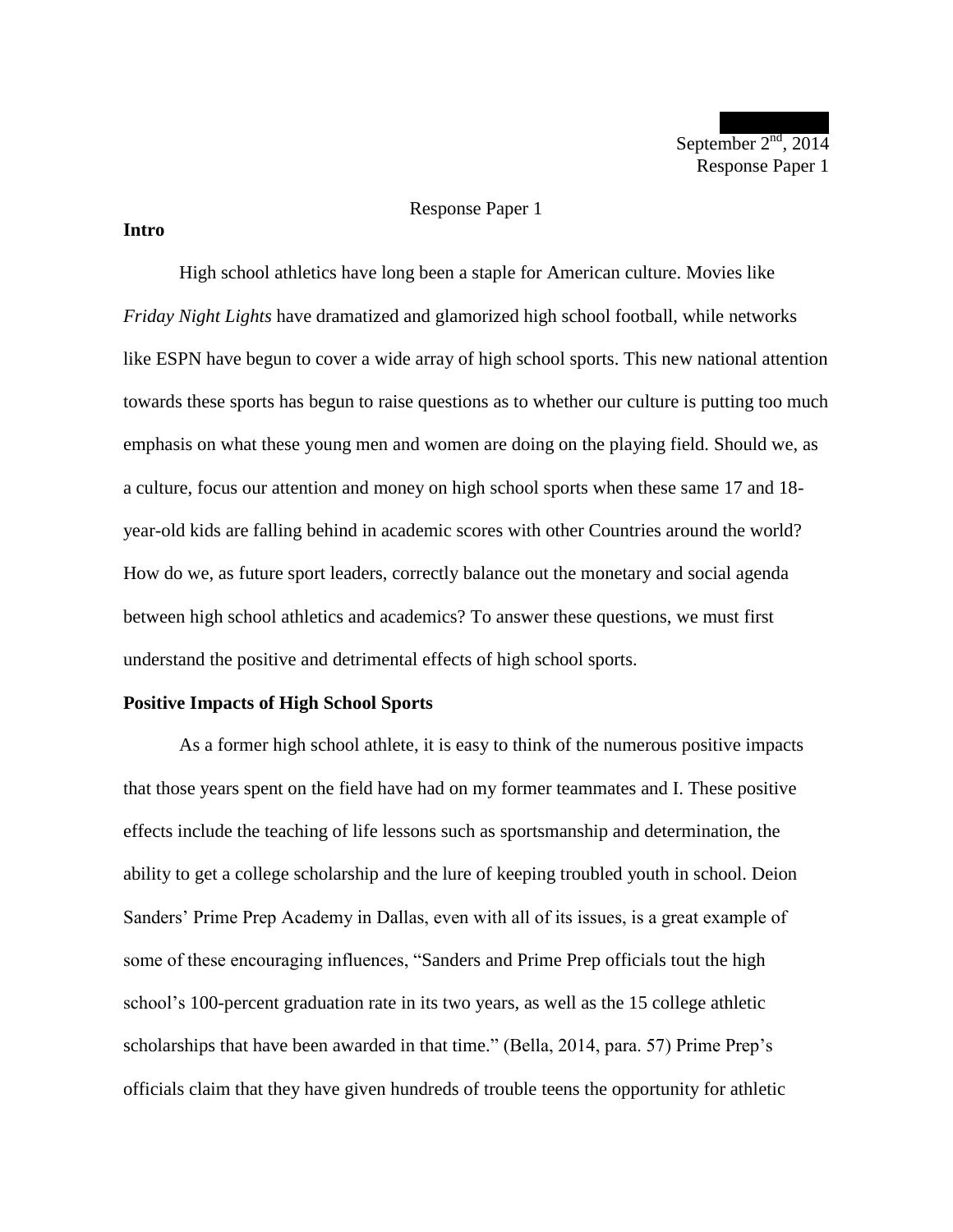advancement that will place them on college rosters. Without their coaching and the visibility Prime Prep offers, it is hard to imagine some of these athletes receiving college scholarships. Instead, some of these youth would still be on the harsh and unforgiving streets of Dallas.

A great example of Prime Prep's (and high school athletics in general) ability to help troubled youth is John Perkins. Perkins, a 300-pound offensive lineman was not only struggling inside the classroom, but also outside of it. His parents, Lisa and John, claim that attending Prime Prep and playing on the high school football team helped their son improve dramatically in academic areas as well as boosting self-confidence. "Lisa and her husband, also named John, said their son, a rising sophomore, is already doing better in school, specifically on his standardized tests. And with his academic improvement also came a noticeable turnaround in his self-confidence. "I said thank you to Deion Sanders after [our son] had been there three or four months, because he'd brought my son's smile back," said Perkins' father. "He'd brought his passion back."" (Bella, 2014, para. 60)

However, with the positive impact that Prime Prep and high school athletics seem to be having on some athletes, there are also noticeable and glaring detriments to other young adults.

## **Negative Impacts of High School Sports**

With the positive impacts, also come the negative when talking about the rise of high school athletics in America. The heightened focus on sports has brought with it the downfall of academic success. Prime Prep has seen eligibility issues for some of their top stars when trying to qualify at the NCAA level. ""Schools that invite high-profile athletics into their program sometimes invite problems that go along with that," she said. "They sometimes bring in students from all over the country, students who are behind in academics. Sometimes, those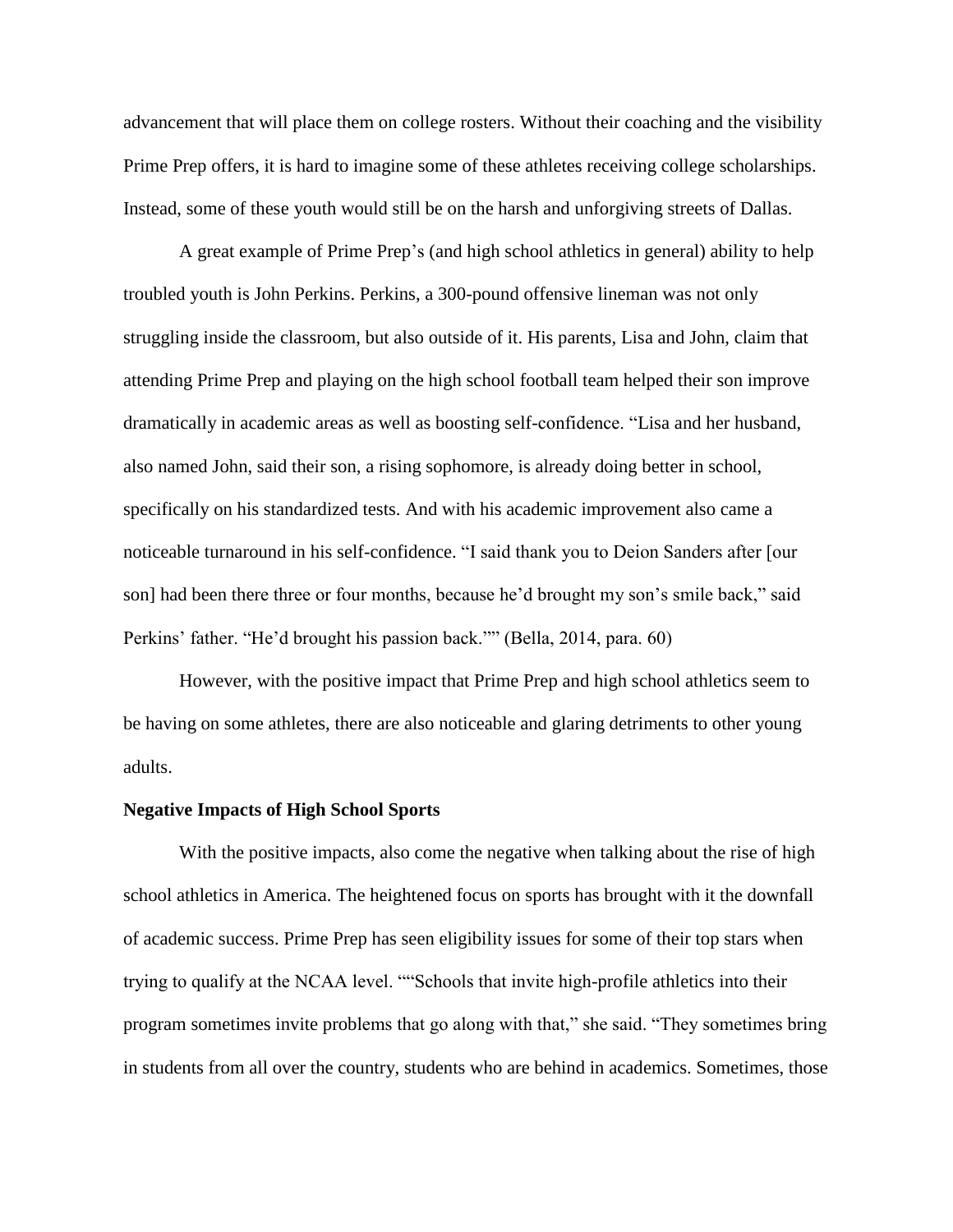programs wind up struggling from an academic perspective. And sometimes, you see schools that have compromised academic priorities to provide for athletics."" (Bella, 2014, para. 46) In fact, according to multiple reports, including by Greg Parrish of CBS Sports, Prime Prep's courses have never been counted by the NCAA eligibility center because they are still under a strict evaluation period.

The single biggest reason for this academic failure comes because of high school officials' willingness to spend double and triple the amount of money on football and sports in general, that they do in math and science classrooms. This was seen at Premont High School in Texas, who eventually cancelled sports because of this backward approach at financing. "Football at Premont cost about \$1,300 a player. Math, by contrast, cost just \$618 a student. For the price of one football season, the district could have hired a full-time elementaryschool music teacher for an entire year." (Ripley, 2013, para. 20) Compounding this "backward approach" is the fact that many high school teams have a higher "coach-to-player" ratio than academic classrooms have. "Many sports and other electives tend to have lower student-to-teacher ratios than math and reading classes, which drives up the cost." (Ripley, 2013, para. 36) These types of statistics show an alarming lack of focus by our school officials as to what the real mission is of their academic institutions. "American principals, unlike the vast majority of principals around the world, make many hiring decisions with their sports teams in mind—a calculus that does not always end well for students." (Ripley, 2013, para. 40) Saying this type of thinking is regressive, would be a gross understatement. Academics have taken a backseat, especially during football season to academics and it is hurting not just athletes, but the whole student body. The detrimental effects of this type of thinking are extremely troubling. So what must we do? Premont High School's approach is a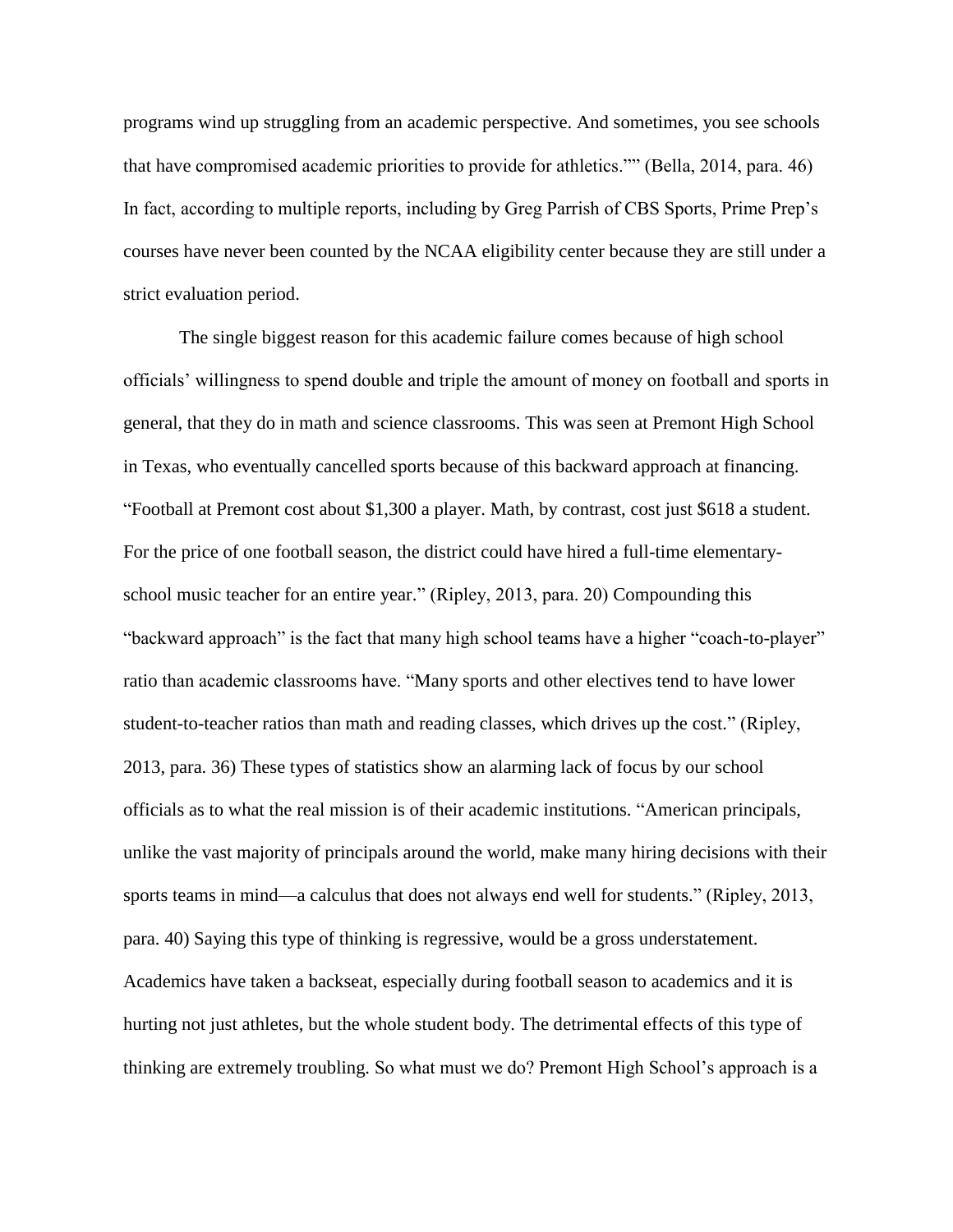good place to start. Their academic officials cancelled high school sports for a short time to turn their attention back on academics. This is not something that would or need to be done in high schools across America. However, in some of the worst academic situations, it seems to be the best option. Not only does it get the financial situation back in line (Premont now has zero debt), but it also sends a message to kids and parents that sports will no longer come ahead of improving the intellect of the student body.

# **Conclusion**

High school sports are a part of the fabric of American Culture. Football games in Florida can now be viewed on television sets in Kansas City and vice versa. But has this gone too far? The overwhelming amount of statistics seems to say "yes". Despite the obvious positive health impacts and life lesson teaching that come with sports, it is evident that the negatives are outweighing the positives. This starts at the top, with our school officials. The budgeting of high school sports can no longer completely overshadow how much we are spending on our kids in the classroom. America's plummeting scores in the worldwide academic rankings can be directly attributed to this backward thinking. The small amount of athletes whom receive athletic scholarships, due this heightened focus on athletics, don't make up for the vast majority of children that lack academic resources in the classroom. It is time that our schools focus back on their mission of educating our children, rather than turning out superstar athletes.

### References

Bella, T. (2014, August 8). Can Deion Sanders Save Prime Prep Academy From Closing? Retrieved September 2, 2014.

Ripley, A. (2013, September 18). The Case Against High-School Sports. Retrieved September 4, 2014.